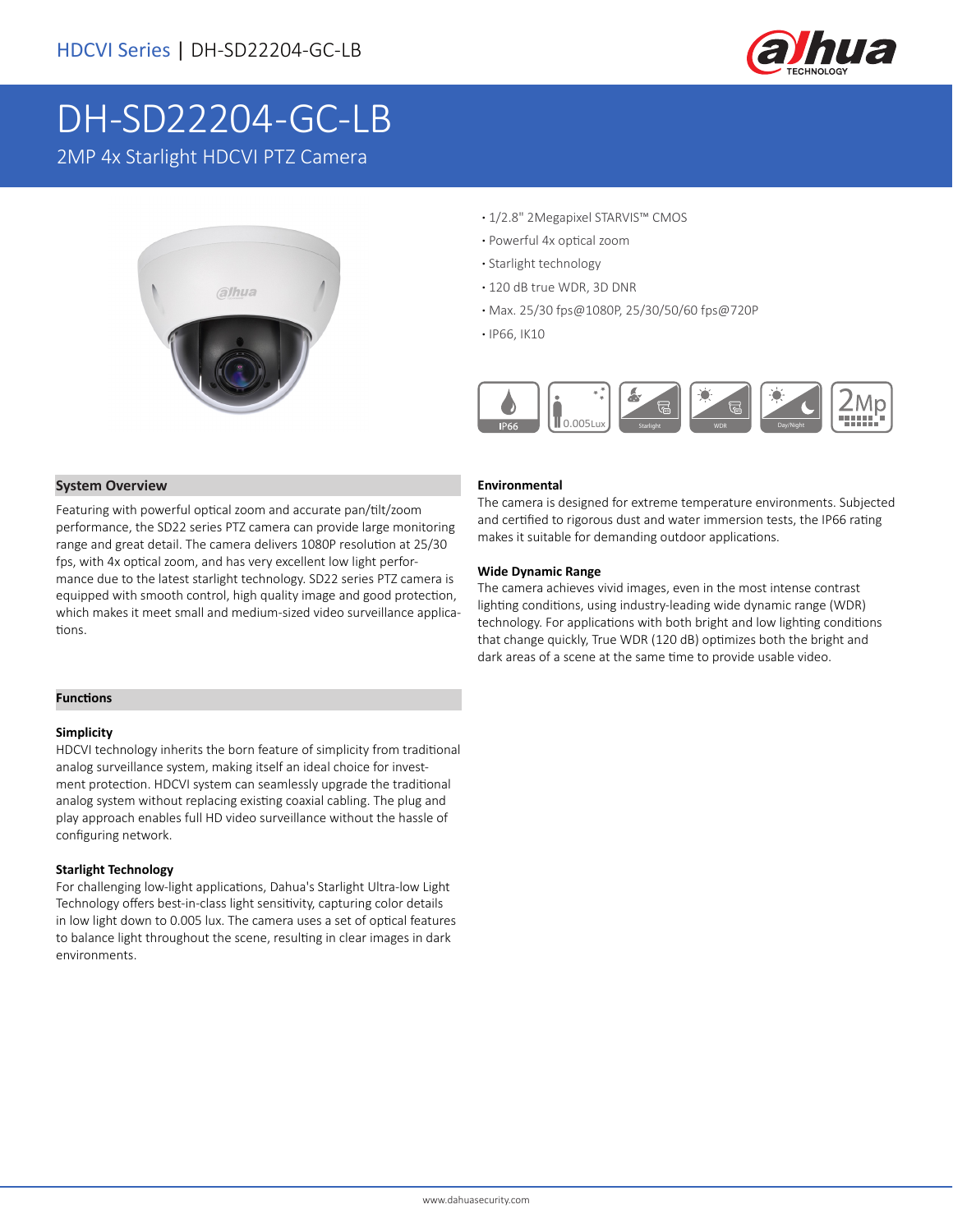# HDCVI Series | DH-SD22204-GC-LB

# **Technical Specification** Camera

| Calliera                 |                                             |
|--------------------------|---------------------------------------------|
| Image Sensor             | 1/2.8" STARVIS™ CMOS                        |
| Pixel                    | 2MP                                         |
| Max. Resolution          | 1920 (H) x 1080 (V)                         |
| <b>ROM</b>               | 16 MB                                       |
| <b>RAM</b>               | 256 MB                                      |
| Electronic Shutter Speed | $1/3$ s- $1/100000$ s                       |
| Scanning System          | Progressive                                 |
| Min. Illumination        | Color: 0.05 Lux@F1.6<br>B/W: 0.005 Lux@F1.6 |
| Lens                     |                                             |

| Focal Length         | $2.7$ mm $-11$ mm                              |                               |                              |                               |
|----------------------|------------------------------------------------|-------------------------------|------------------------------|-------------------------------|
| Max. Aperture        | $F1.6 - F2.7$                                  |                               |                              |                               |
| Field of View        | H: 112.5°-30°; V: 54.2°-19.9°; D: 122.3°-40.6° |                               |                              |                               |
| Optical Zoom         | 4x                                             |                               |                              |                               |
| Focus Control        | Auto/Semi-Auto/Manual                          |                               |                              |                               |
| Close Focus Distance | $0.5$ m-1 m (1.64 ft-3.28 ft)                  |                               |                              |                               |
| Iris Control         | Fixed                                          |                               |                              |                               |
|                      | Detect                                         | Observe                       | Recognize                    | Identify                      |
| DORI Distance        | 120 <sub>m</sub><br>(393.70 ft)                | 48 m<br>$(157.48 \text{ ft})$ | 24 m<br>$(78.74 \text{ ft})$ | 12 <sub>m</sub><br>(39.37 ft) |

### PTZ

| Pan/Tilt Range          | Pan: 0°-355°<br>Tilt: $0^\circ - 90^\circ$                          |
|-------------------------|---------------------------------------------------------------------|
| Manual Control Speed    | Pan: 0.1°-100°/s<br>Tilt: 0.1°-60°/s                                |
| Preset Speed            | Pan: 100°/s; Tilt: 60°/s                                            |
| Preset                  | 300                                                                 |
| Tour                    | 8 (up to 32 presets per tour)                                       |
| Speed Adjustment        | Support                                                             |
| Power-off Memory        | Support                                                             |
| <b>Idle Motion</b>      | Preset/Tour                                                         |
| Protocol                | DH-SD<br>Pelco-P/D (auto recognition)                               |
| Video                   |                                                                     |
| Resolution              | 1080P (1920 × 1080); 720P (1280 × 720); D1 (704 ×<br>576/704 × 480) |
| Frame Rate              | 1080P (25/30 fps); 720P (25/30/50/60 fps)                           |
| CVI Product Output Mode | CVI; TVI; AHD; CVBS                                                 |
| Day/Night               | Support                                                             |

| <b>BLC</b>                   | Support                                                                                                           |
|------------------------------|-------------------------------------------------------------------------------------------------------------------|
| <b>WDR</b>                   | 120 dB                                                                                                            |
| HI C                         | Support                                                                                                           |
| White Balance                | Auto/Indoor/Outdoor/Tracking/Manual/Sodium<br>lamp/Natural/Street lamp                                            |
| Gain Control                 | Auto/Manual                                                                                                       |
| Noise Reduction              | 2D/3D                                                                                                             |
| Defog                        | <b>Flectronic</b>                                                                                                 |
| Digital Zoom                 | 16x                                                                                                               |
| Flip                         | $0^{\circ}/180^{\circ}$                                                                                           |
| Certification                |                                                                                                                   |
| Certifications               | CE: EN55032/EN55024/EN50130-4<br>FCC: Part15 subpartB, ANSI C63.4-2014<br>UL: UL60950-1+CAN/CSA C22.2, No.60950-1 |
| Port                         |                                                                                                                   |
| Analog Output                | 1 (CVBS/CVI output, BNC port)                                                                                     |
| <b>RS485</b>                 | 1 (baud rate range: 1200 bps-9600 bps)                                                                            |
| Power                        |                                                                                                                   |
| Power Supply                 | 12V DC/1.5A±10%                                                                                                   |
| Power Consumption            | 5W<br>6W (PTZ on)                                                                                                 |
| Environment                  |                                                                                                                   |
| <b>Operating Temperature</b> | -30°C to +60°C (-22°F to +140°F)                                                                                  |
| <b>Operating Humidity</b>    | $\leq$ 95%RH                                                                                                      |
| Protection                   | IP66; IK10; TVS 4000V lightning proof; surge<br>protection; voltage transient protection                          |
| Structure                    |                                                                                                                   |
| Casing                       | Metal                                                                                                             |
| <b>Dimensions</b>            | $0122$ mm × 89 mm (4.80" × 3.50")                                                                                 |
| Net Weight                   | 0.6 kg (1.32 lb)                                                                                                  |
| Gross Weight                 | 0.65 kg (1.43 lb)                                                                                                 |